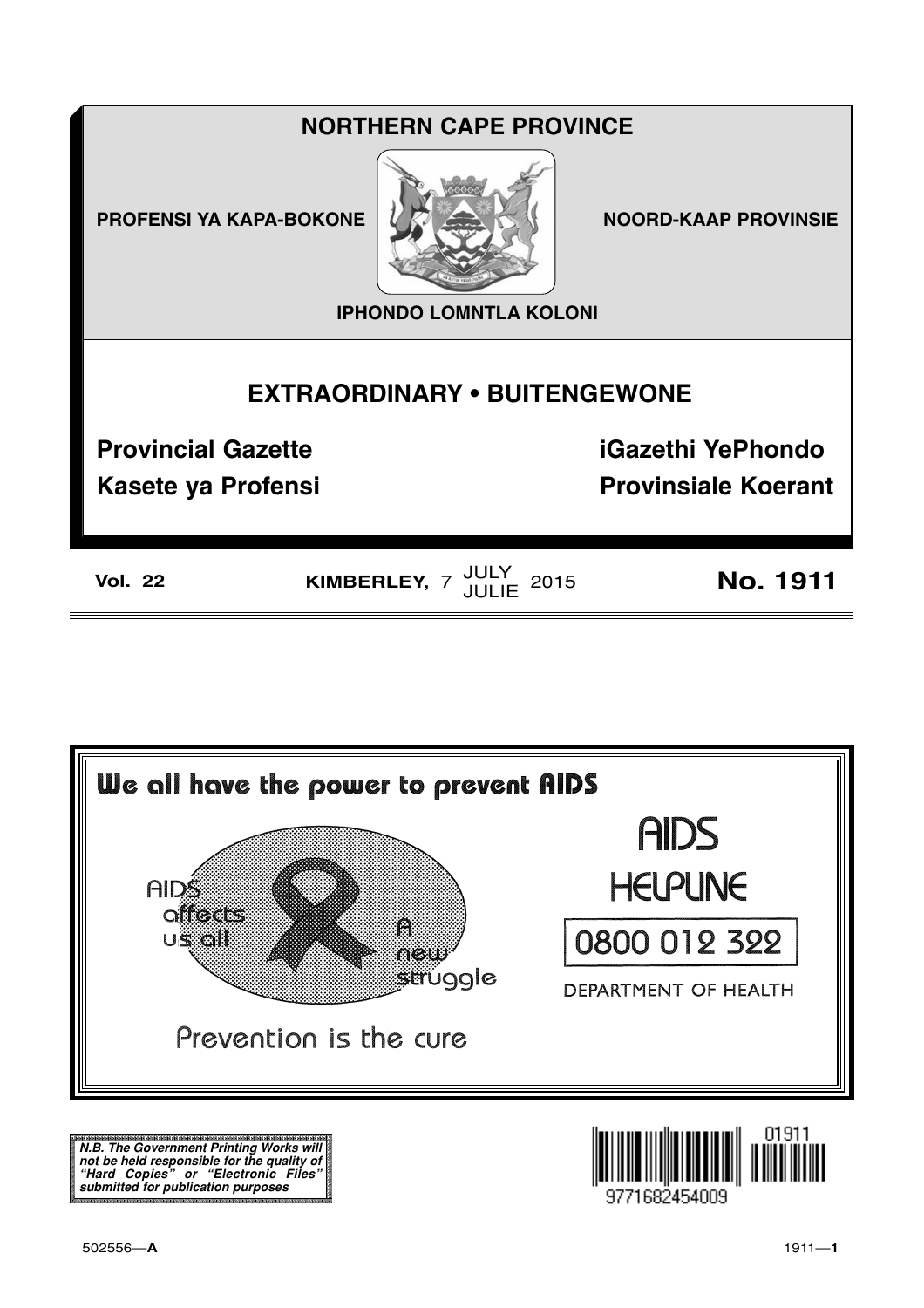# **DISCLAIMER:**

Government Printing Works reserves the right to apply the 25% discount to all Legal and Liquor notices that comply with the business rules for notice submissions for publication in gazettes.

National, Provincial, Road Carrier Permits and Tender notices will pay the price as published in the Government Gazettes.

For any information, please contact the eGazette Contact Centre on 012-748 6200 or email **info.egazette@gpw.gov.za**

### **CONTENTS • INHOUD**

| No.                                           |                                                                                                                            | Paae<br>No. | Gazette<br>No. |  |  |  |  |
|-----------------------------------------------|----------------------------------------------------------------------------------------------------------------------------|-------------|----------------|--|--|--|--|
| <b>GENERAL NOTICE • ALGEMENE KENNISGEWING</b> |                                                                                                                            |             |                |  |  |  |  |
| 69                                            | Local Government: Municipal Demarcation Act (27/1998): Determination or re-determination of municipal<br><b>boundaries</b> |             | 1911           |  |  |  |  |
| 69                                            | Wet op Plaaslike Regering: Munisipale Afbakening (27/1998): Bepaling of herbepaling van munisipale grense                  |             | 1911           |  |  |  |  |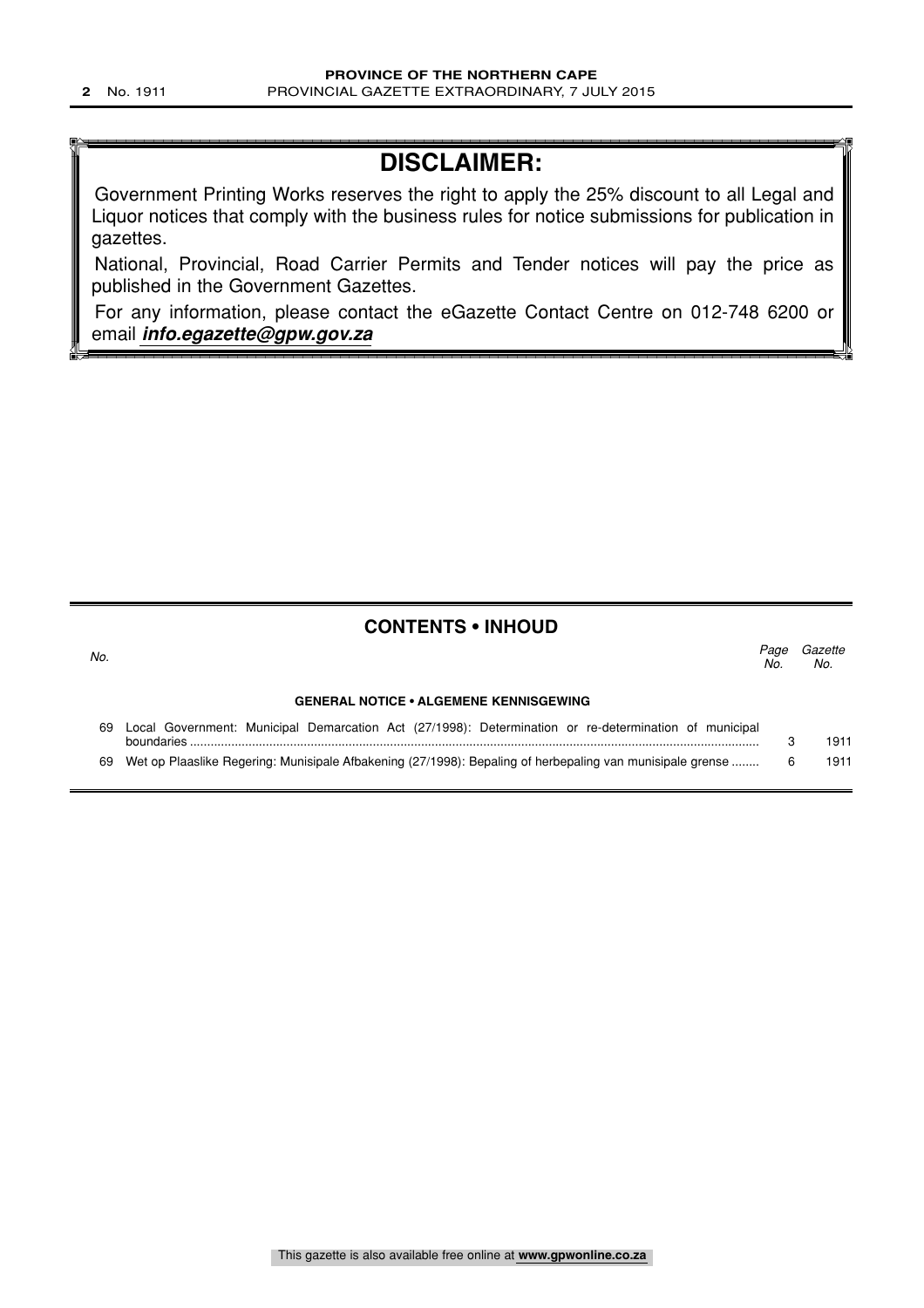## GENERAL NOTICE ALGEMENE KENNISGEWING

#### **NOTICE 69 OF 2015**

## **MUNICIPAL DEMARCATION BOARD DETERMINATION OR RE-DETERMINATION OF MUNICIPAL BOUNDARIES NOTICE IN TERMS OF SECTION 21 OF THE LOCAL GOVERNMENT: MUNICIPAL DEMARCATION ACT, 1998**

(Northern Cape)

In terms Section 21 of the Local Government: Municipal Demarcation Act, 1998 (Act No. 27 of 1998) the Municipal Demarcation Board (MDB) has determined or redetermined the municipal boundaries of the municipalities referred to in the Schedule.

Any person aggrieved by a determination or re-determination may submit objections in writing to:

> The Municipal Demarcation Board Private Bag X 123, **CENTURION 0046** Fax: 086 524 8643 E-mail: fazel@demarcation.org.za

Objections must reach the office of the MDB within 30 days of publication of this notice, and must, if possible, be based on the criteria provided for in section 24 and 25 of the Demarcation Act, 1998.

The reference number (**DEM number**) appearing in the first column of the Schedule must be quoted in any correspondence with the Board.

A copy of this notice, MDB Circular 8/2015, and maps can be downloaded from the MDB website www.demarcation.org.za or can be requested by sending an email to daniel@demarcation.org.za

In the case of a discrepancy between the Schedule and the map, the map shall prevail, and in the event of any inconsistency between the English version and any other translation of this notice, the English version shall prevail. **JANE THUPANA** 

**CHAIRPERSON: MUNICIPAL DEMARCATION BOARD**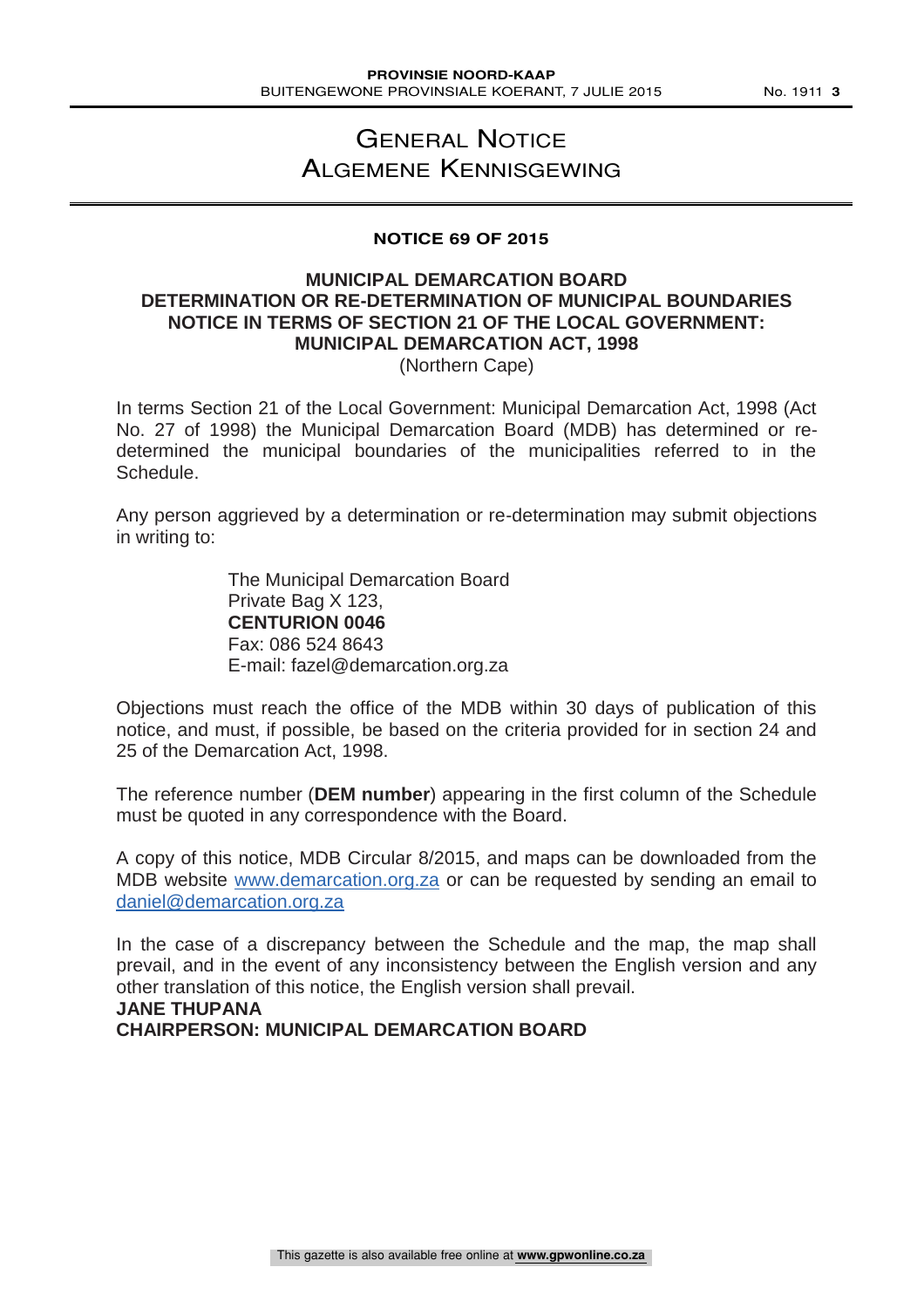### **SCHEDULE**

| <b>Reference</b><br>number | <b>Affected municipalities</b>                                                          | 21<br>determination<br><b>Section</b><br>or<br>re-<br>determination                                                                                                                                                                                                                                                         |
|----------------------------|-----------------------------------------------------------------------------------------|-----------------------------------------------------------------------------------------------------------------------------------------------------------------------------------------------------------------------------------------------------------------------------------------------------------------------------|
| <b>DEM4513</b>             | Municipality<br>Mier<br>Local<br>(NC081) and //Khara Hais<br>Local Municipality (NC083) | terms of<br>section 21 of<br>the<br>Local<br>In.<br>Government: Municipal Demarcation Act,<br>1998, the MDB has:                                                                                                                                                                                                            |
|                            |                                                                                         | re-determined the<br>municipal<br>$\bullet$<br>boundaries of Mier Local Municipality<br>(NC081) and //Khara Hais Local<br>Municipality<br>(NC083)<br>by<br>amalgamating their municipal areas,<br>and<br>• determined the municipal boundaries<br>of the new category B municipal area<br>as reflected by the attached map. |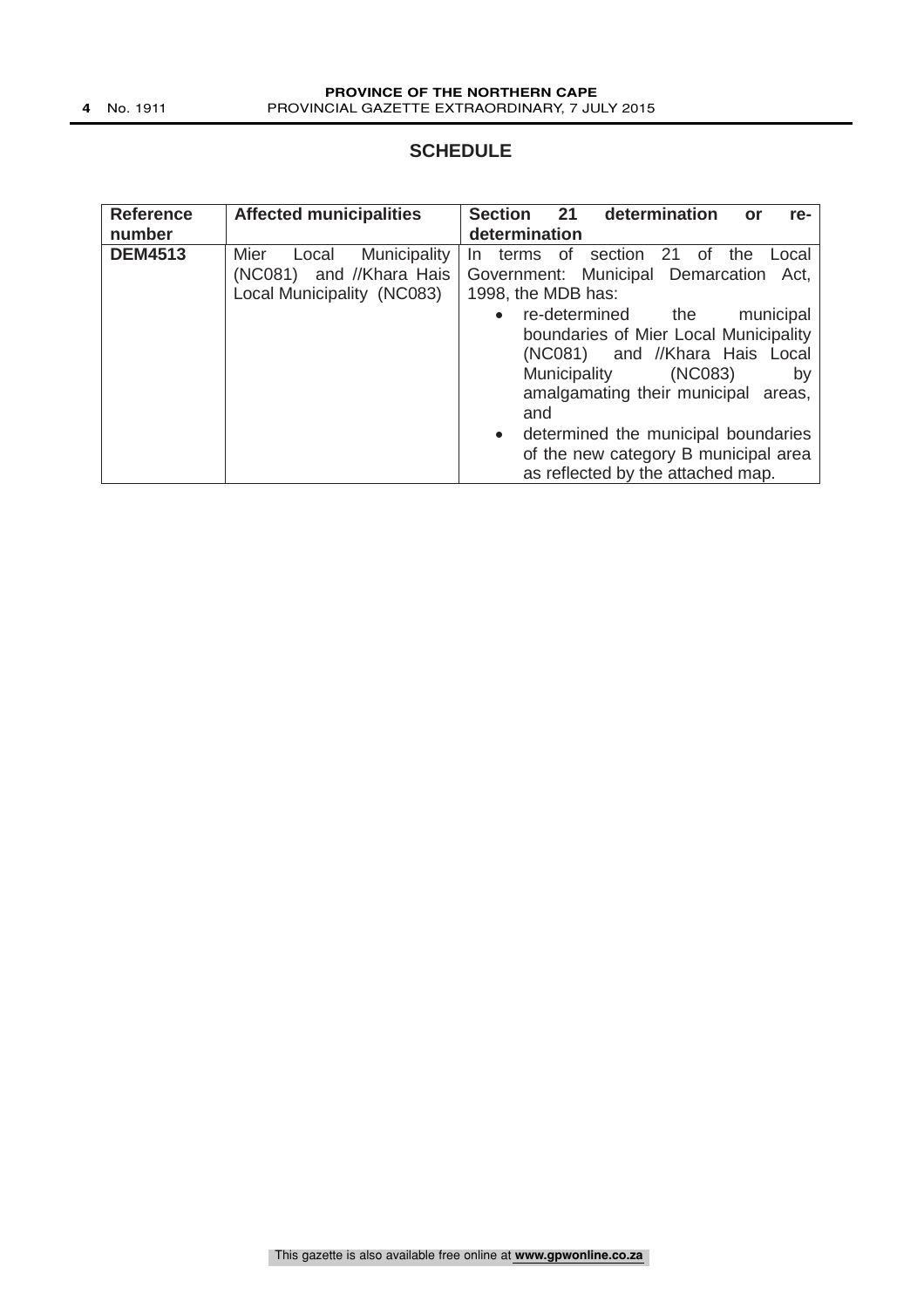#### **KENNISGEWING 69 VAN 2015**

### **MUNISIPALE AFBAKENINGSRAAD KENNISGEWING INGEVOLGE ARTIKEL 21 VAN DIE WET OP PLAASLIKE REGERING: MUNISIPALE AFBAKENING, 1998 (Noord-Kaap)**

Die Munisipale Afbakeningsraad het ingevolge artikel 21 van die Wet op Plaaslike Regering: Munisipale Afbakening, 1998 (Wet No. 27 van 1998), die munisipale grense van die munisipaliteite waarna in die Bylae verwys word, bepaal of herbepaal.

Enige person wat gegrief is deur 'n bepaling of herbepaling mag skriftelike besware stuur aan:

> Die Munisipale Afbakeningsraad Privaatsak X 123, **CENTURION 0046**  Faks: 086 524 8643 E-pos: fazel@demarcation.org.za

Skriftelike besware moet die Raad bereik binne 30 dae vanaf die datum van publikasie van hierdie kennisgewing, en, waar moontlik, moet die besware gebaseer wees op die kriteria waarvoor in Artikels 24 en 25 van die Afbakeningswet, 1998, voorsiening gemaak word.

Die verwysingsnommer (**DEM nommer**) wat in die eerste kolom van die Bylae verskyn, moet verstrek word in enige korrespondensie met die Raad.

'n Afskrif van hierdie kennisgewing, die Raad se Omsendskrywe 8/2015, en kaarte kan afgelaai word van die Raad se webwerf www.demarcation.org.za of kan aangevra word deur 'n e-pos te stuur aan daniel@demarcation.org.za

Indien daar 'n verskil is tussen die Bylae en die kaart, sal die kaart geld, en sou enige vertaling van hierdie kennisgewing verskil van die Engelse weergawe, sal laasgenoemde geld.

### **JANE THUPANA VOORSITSTER: MUNISIPALE AFBAKENINGSRAAD**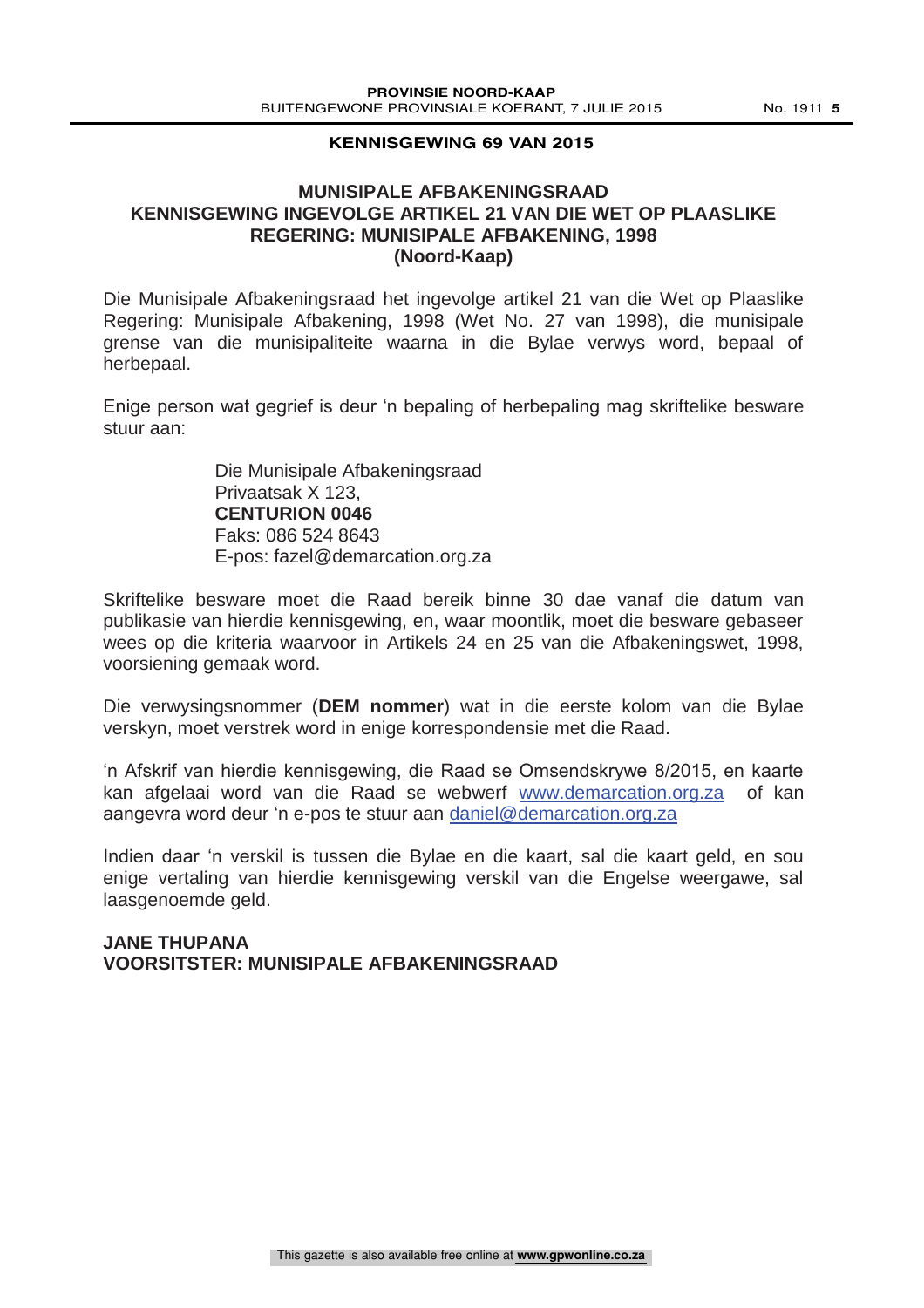### **BYLAE**

| Verwysingsn    | <b>Geaffekteerde</b>                                                                                  | Artikel 21 bepaling of herbepaling                                                                                                                                                                                                                                                                                                                                                                                                                                                             |
|----------------|-------------------------------------------------------------------------------------------------------|------------------------------------------------------------------------------------------------------------------------------------------------------------------------------------------------------------------------------------------------------------------------------------------------------------------------------------------------------------------------------------------------------------------------------------------------------------------------------------------------|
| ommer          | munisipaliteite                                                                                       |                                                                                                                                                                                                                                                                                                                                                                                                                                                                                                |
| <b>DEM4513</b> | Mier Plaaslike Munisipaliteit<br>(NC081)<br>en //Khara Hais<br>Plaaslike<br>Munisipaliteit<br>(NC083) | Ingevolge artikel 21 van die Wet op Plaaslike<br>Regering: Munisipale Afbakening, 1998, het<br>die Munisipale Afbakeningsraad:<br>munisipale grense van<br>Mier<br>die<br>$\bullet$<br>Plaaslike Munisipaliteit (NC081) en<br>//Khara Hais Plaaslike Munisipaliteit<br>(NC083)<br>herbepaal<br>deur<br>hul<br>munisipale gebiede te amalgameer;<br>en<br>• die munisipale grense van die nuwe<br>Categorie B munisipale<br>gebied,<br>aangedui<br>die<br>bepaal, soos<br>op<br>bygaande kaart. |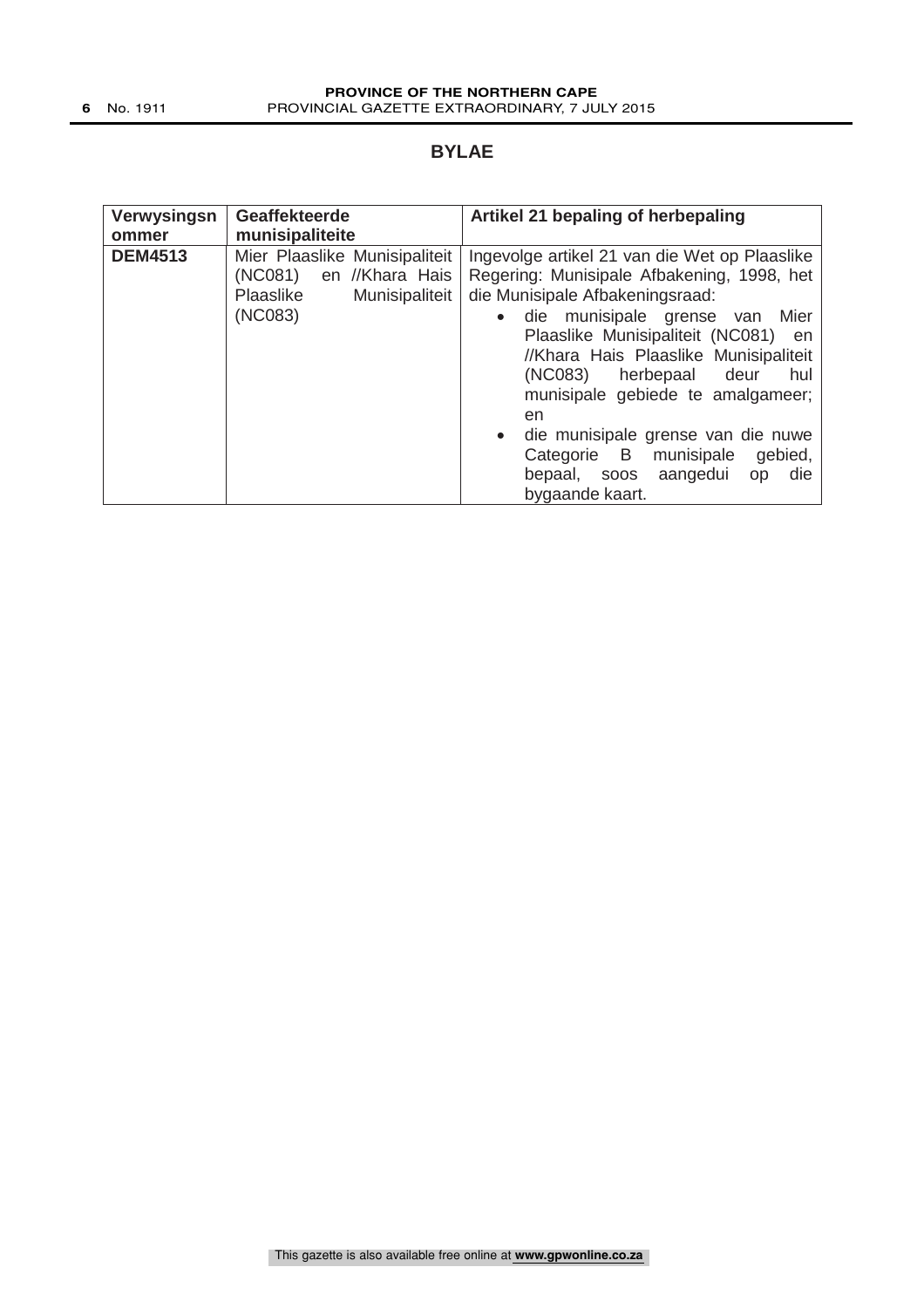**PROVINSIE NOORD-KAAP** BUITENGEWONE PROVINSIALE KOERANT, 7 JULIE 2015